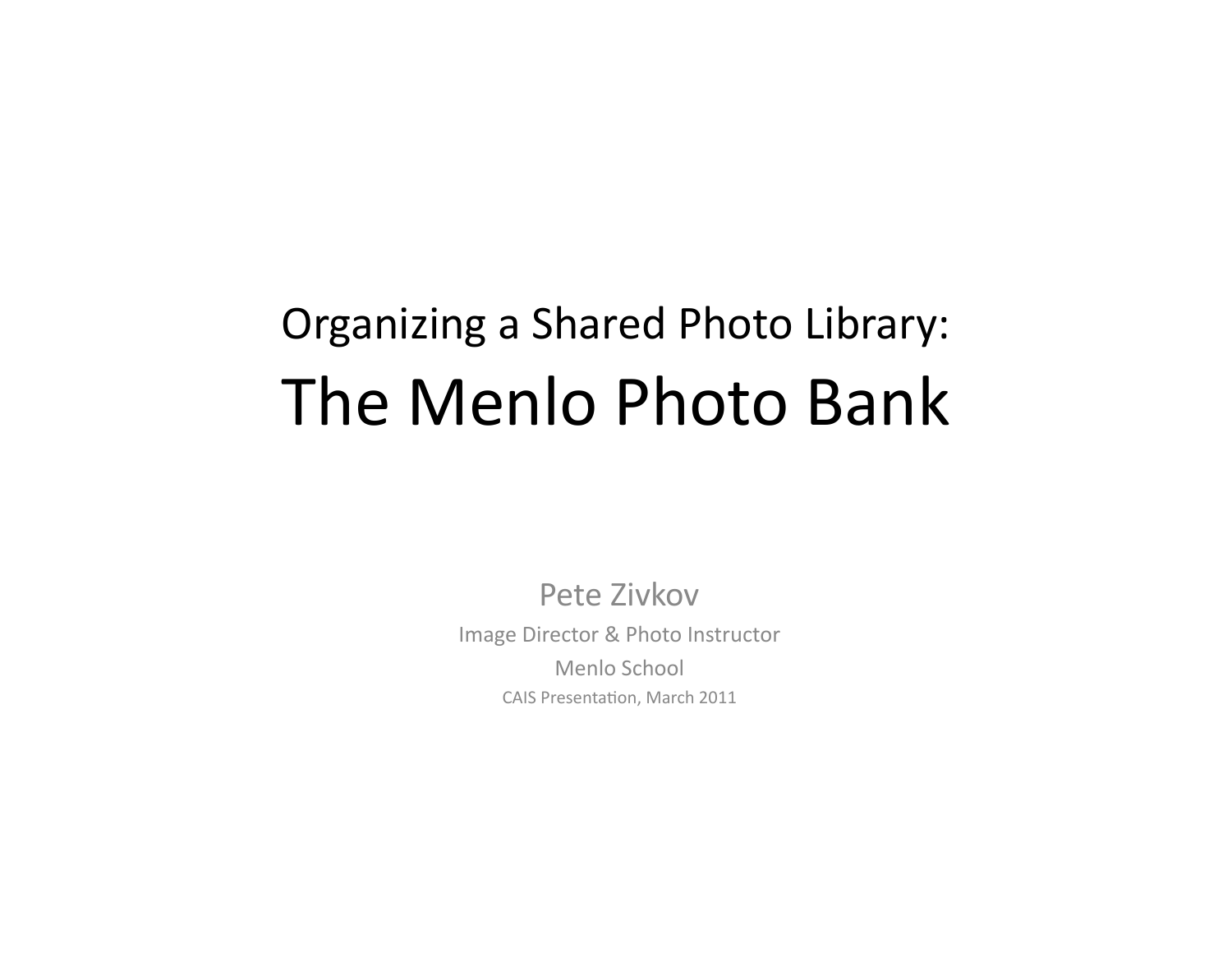### Photography at Menlo School

Old Way: One Person

#### New Way: One System



Events, Sports, Projects, Publications





Events, Sports, Projects, Publications



Events, Sports, Projects, Publications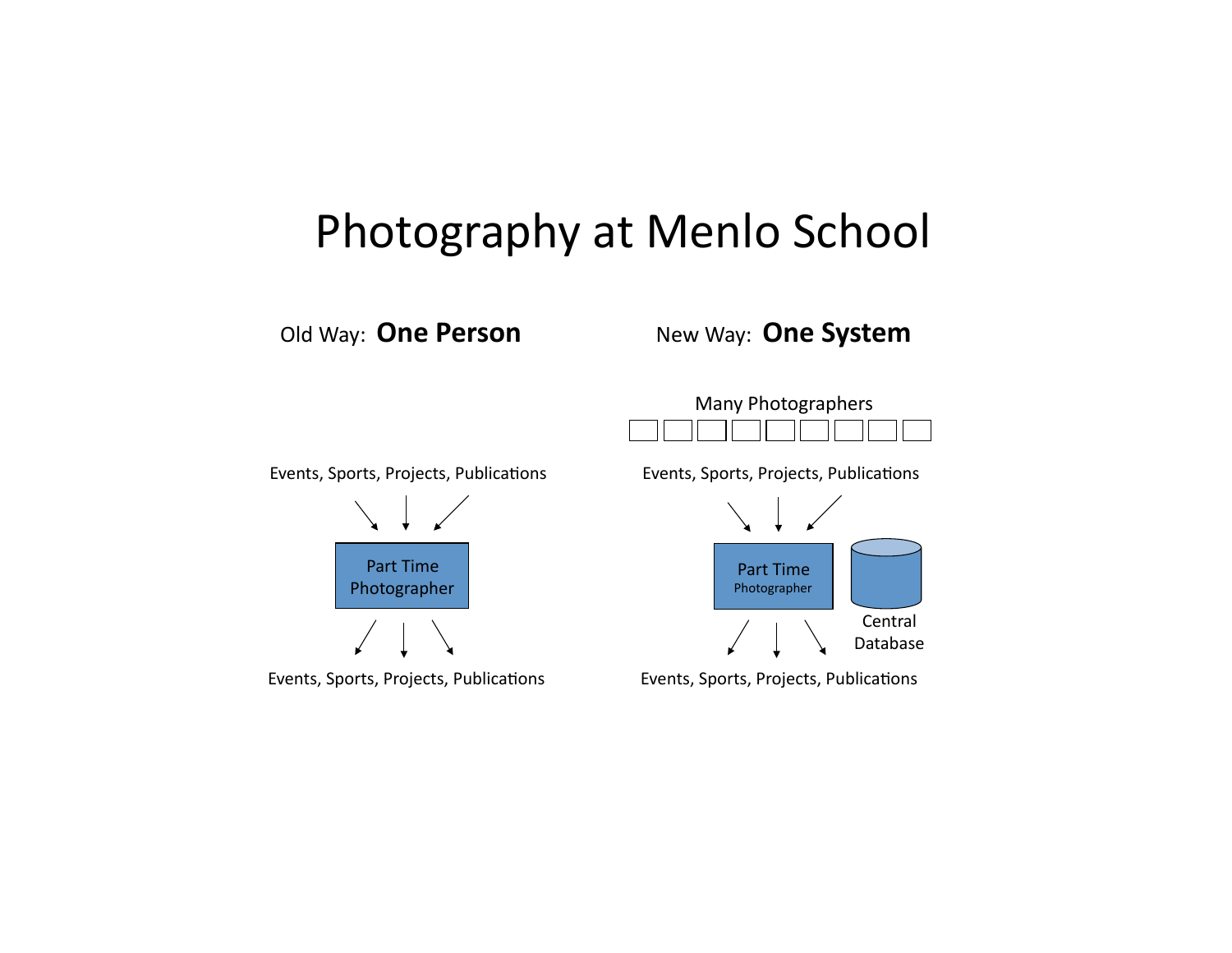### Photography at Menlo School

#### **2008\$**

- $\cdot$  One part-time photographer
- A few contributors
- Private photo collections
- Not searchable
- Mixed image quality

#### **Problems\$**

- Increased need for photos
- Shift to digital  $&$  web
- No single image archive
- Uncoordinated efforts

#### **2011\$**

- One part-time photographer/organizer
- More than 150 contributors
- Single web-based, public library
- Searchable (tagged with key words)
- High quality, edited images only

#### **Library Based on Flickr.com**

- Contains 15,000 photos
- $\cdot$  1000-3000 views daily
- Organized chronologically by event
- Provides unlimited, off-site backup
- Only \$25/year
- www.Flickr.com/menlophoto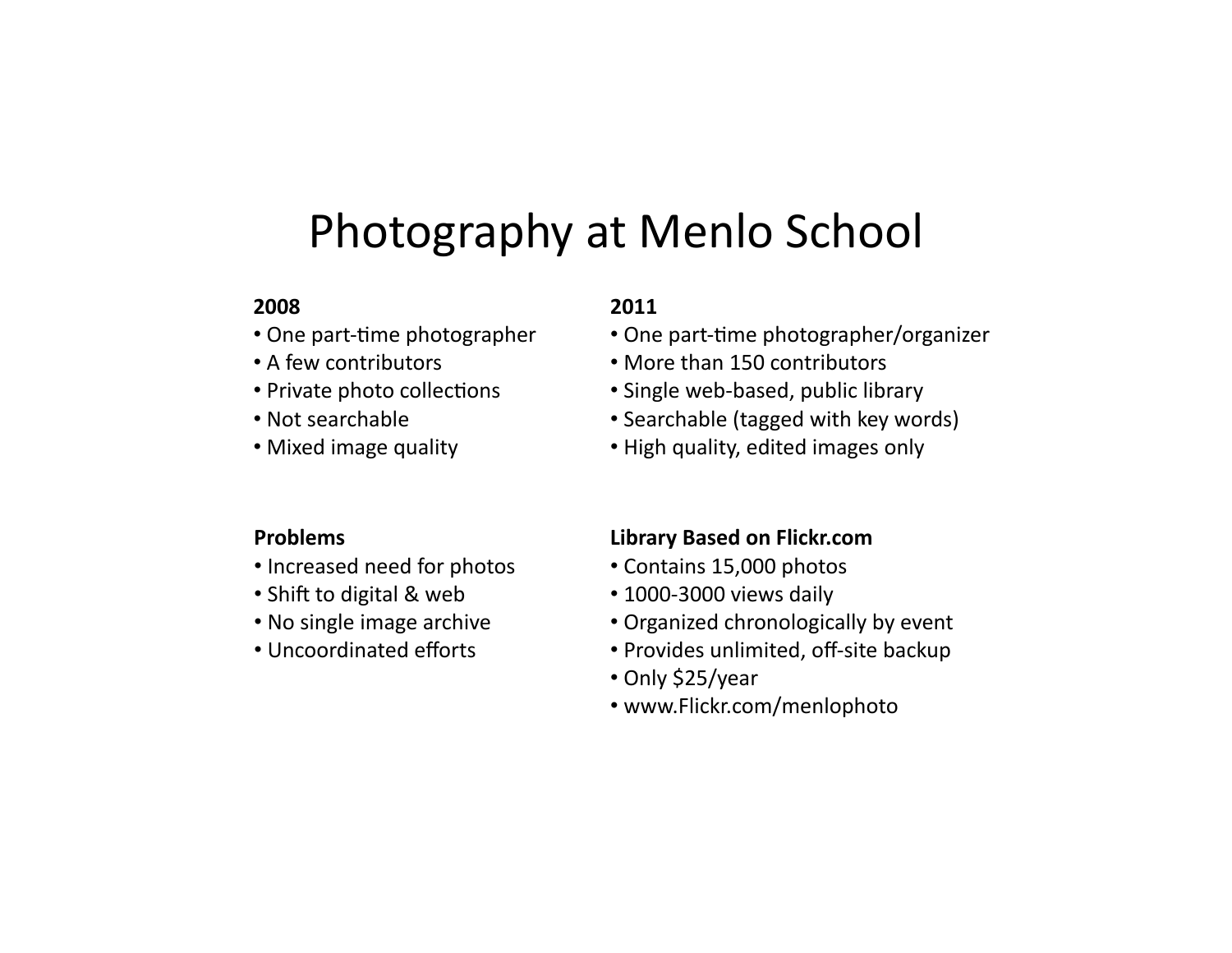### Menlo Photo Bank Concept

#### **PROVIDERS: Students, Faculty, Families, Groups & Partners Easy Photo Submission**



**USERS:** Students, Faculty, Families, Groups & Partners **Easy to Browse, Search and Download**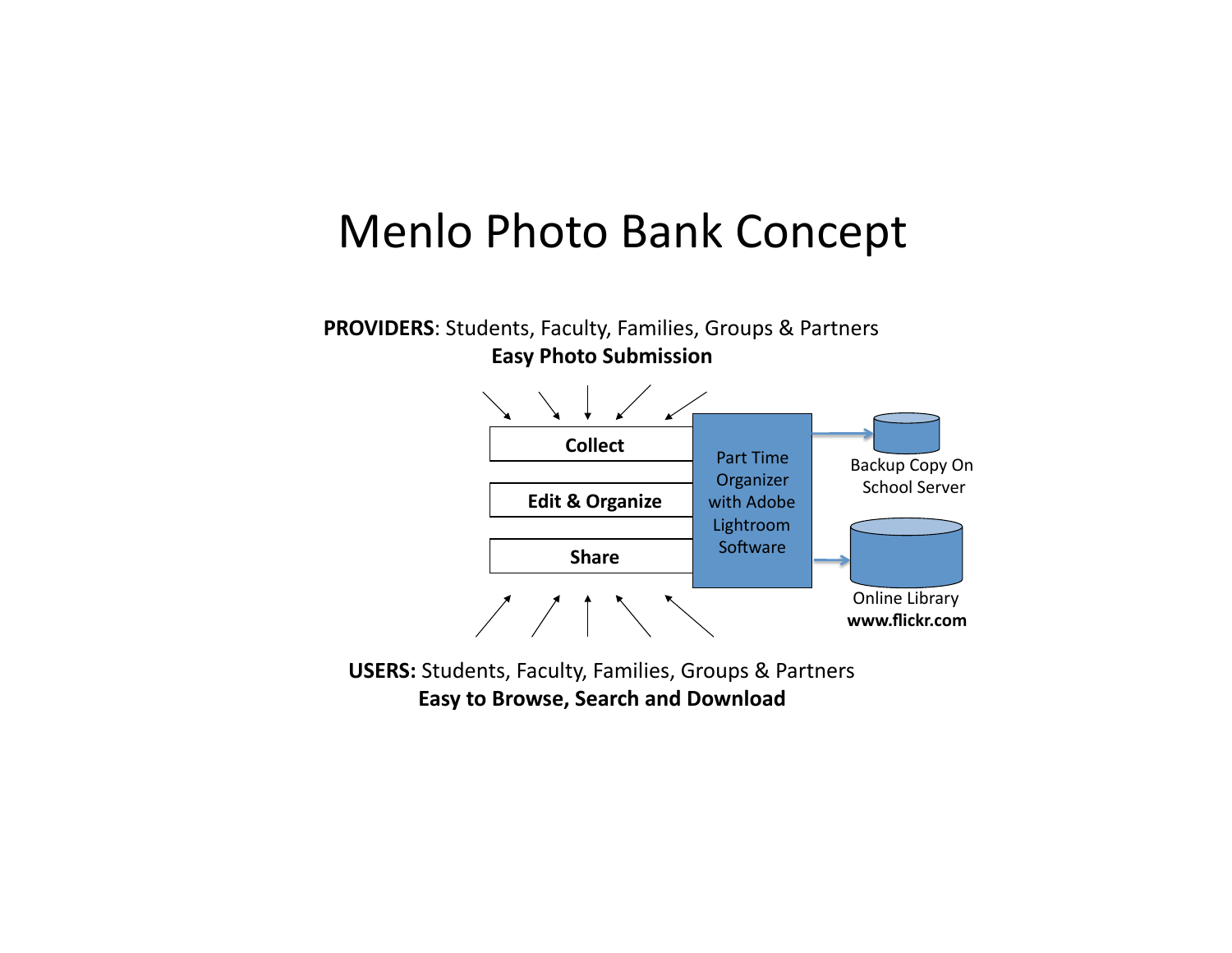# Why Use Flickr?

- Most popular photo web site, 40M users, 5B images
	- $-$  Accessible to everyone: parents, students, alumni, the public
- Emphasis on viewing, tagging and sharing not on printing or selling images
- Provides nice built-in tools & methods
	- $-$  Tagging, searching, organizing, mapping, metrics
	- $-$  Privacy, group access, copyright notification
	- $-$  High, medium, & low resolution images
- It's cheap: Unlimited server space for \$25/yr
- Open access for API and 3rd party plug ins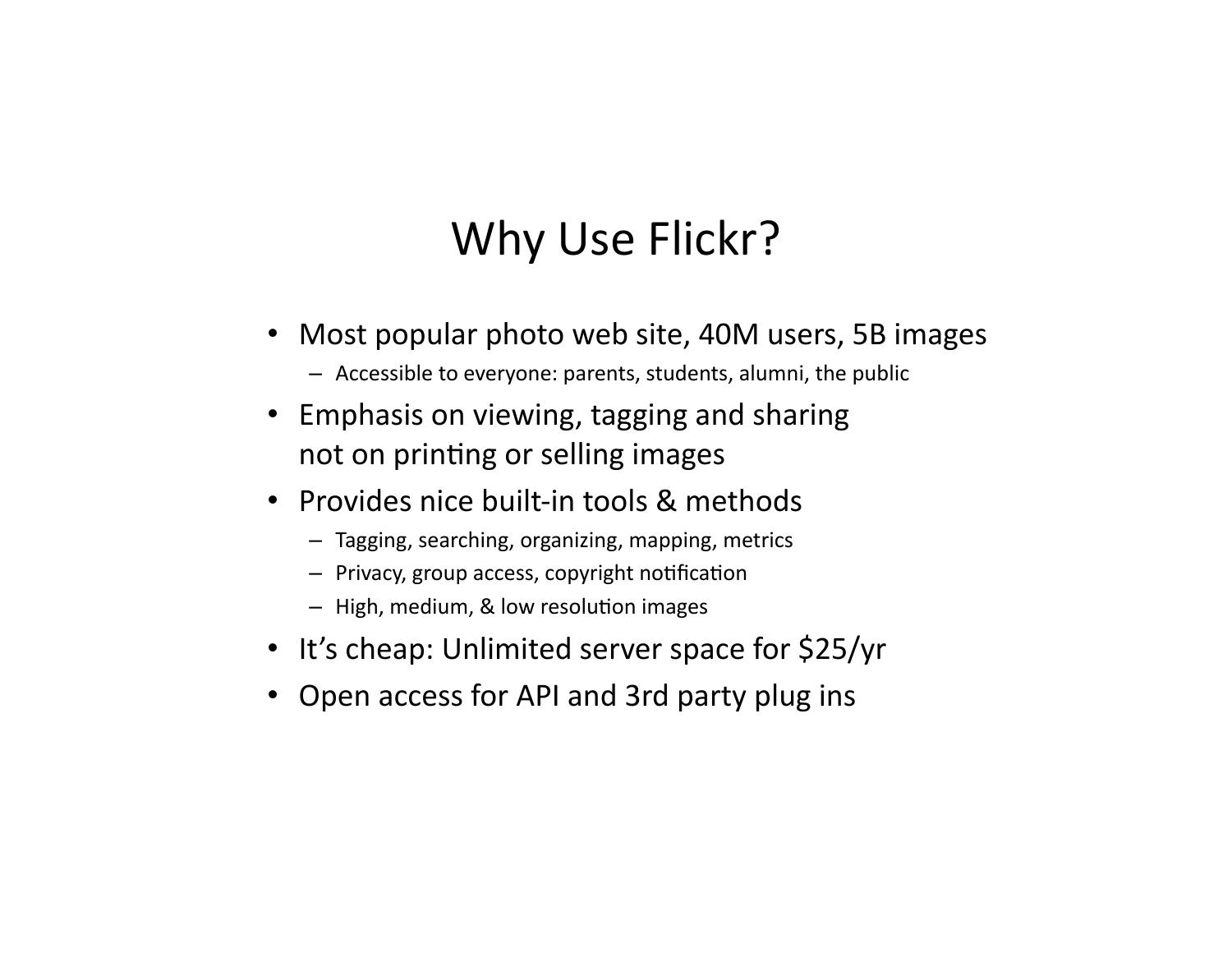### Photo Bank - Mission

- Engage the Menlo Community to share photos
- Record & document key people, school events and activities
- Collect the best images with simple process for contributors
- Organize and categorize images for search & re-use
- Save, archive & backup images for the future
- Provide images for internal & external use at no added cost
- Coordinate image providers and image users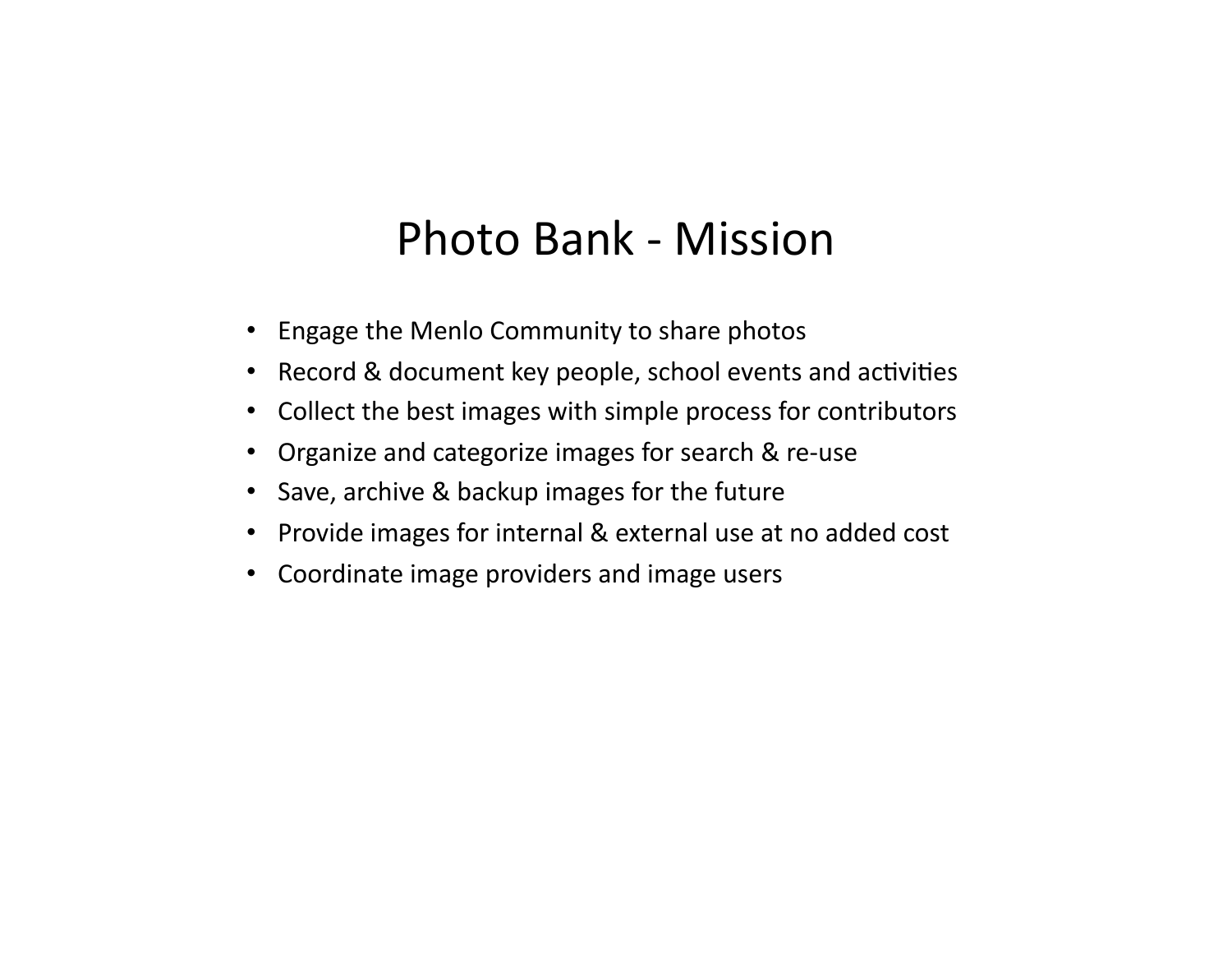# Menlo Photo Bank - Vision

- Daily use by students, families and staff
- Many student, parent & faculty contributors
- Integration with other web-based communications (web sites, Facebook, library, yearbook, COA, etc)
- Less reliance on paid professional photographers
- Only high quality, edited print-ready photos
- Include samples of student work
- Include short video snippets (?)
- Include photos from historic archives (?)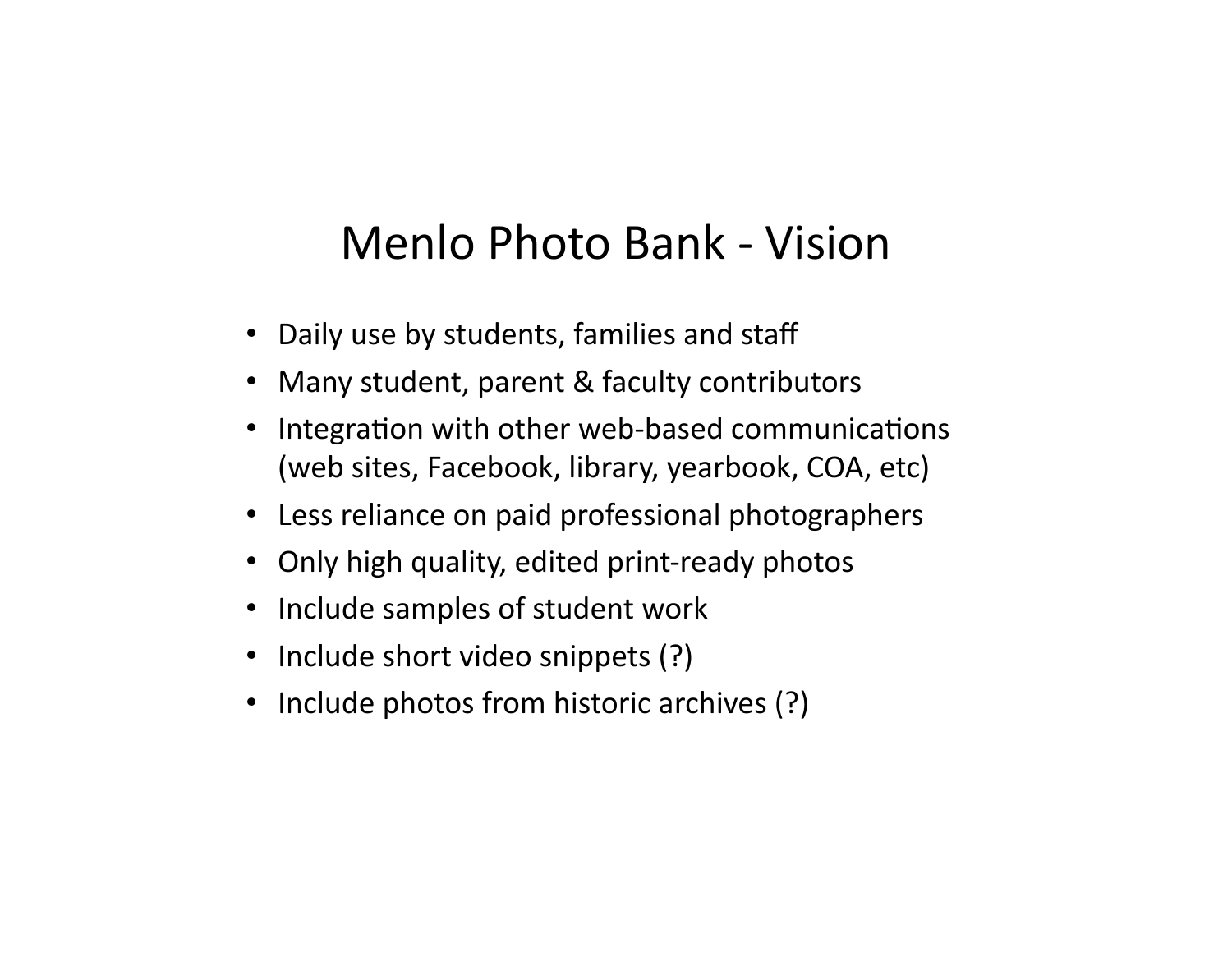# Appendix - The Details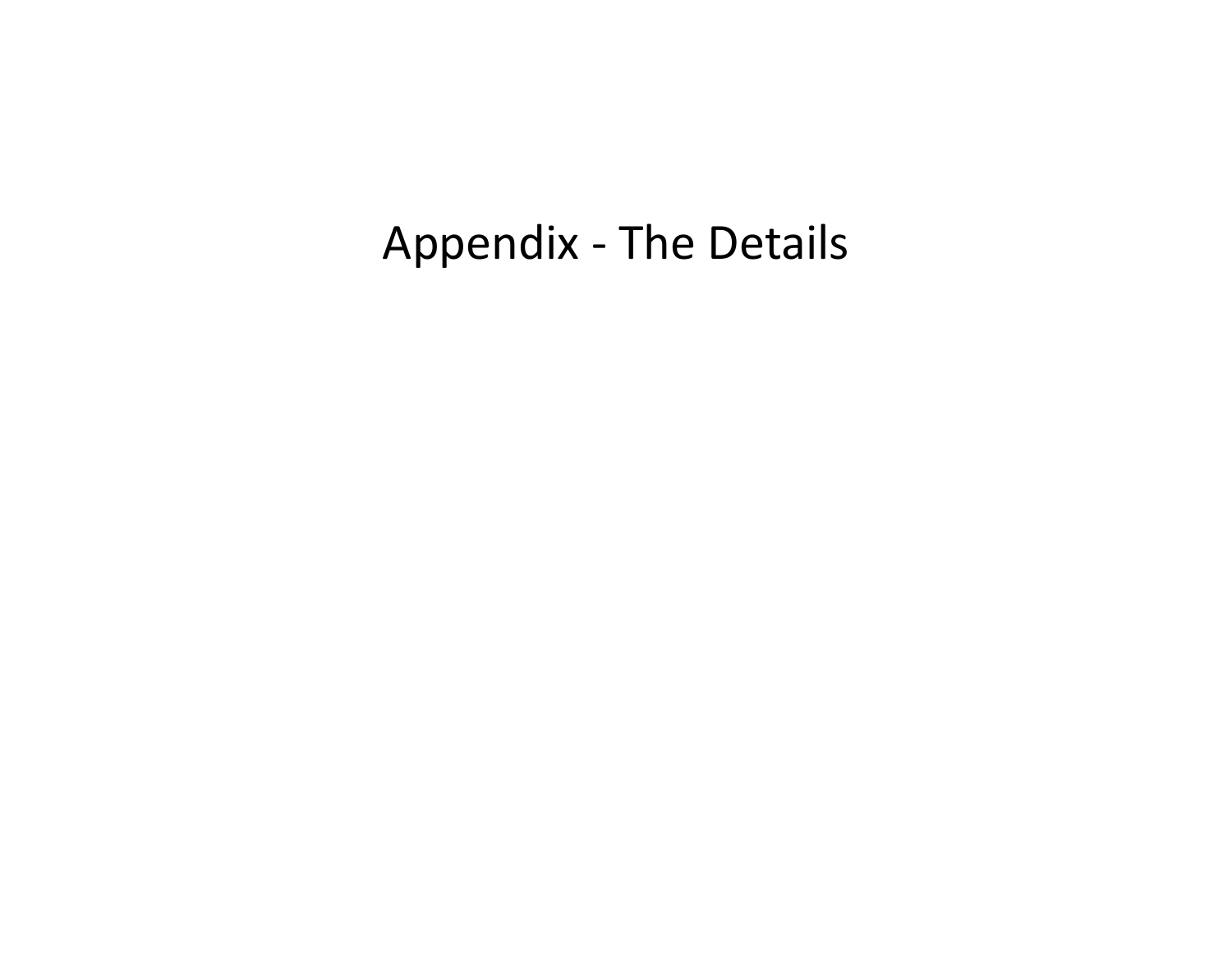# Typical Questions & Concerns

- Should we make our images available to everyone?
- Are there individual student photo privacy concerns?
- Should we identify students and staff by name?
- How do we deal with exceptions to our policy?
- Who owns the submitted images? Parent and/or school?
- Do we need student permission to post their images?
- Can other people reuse or alter our images for profit?
- Can we also distribute professional, copyrighted works?
- Should we scan and provide some older images?
- What are other schools doing?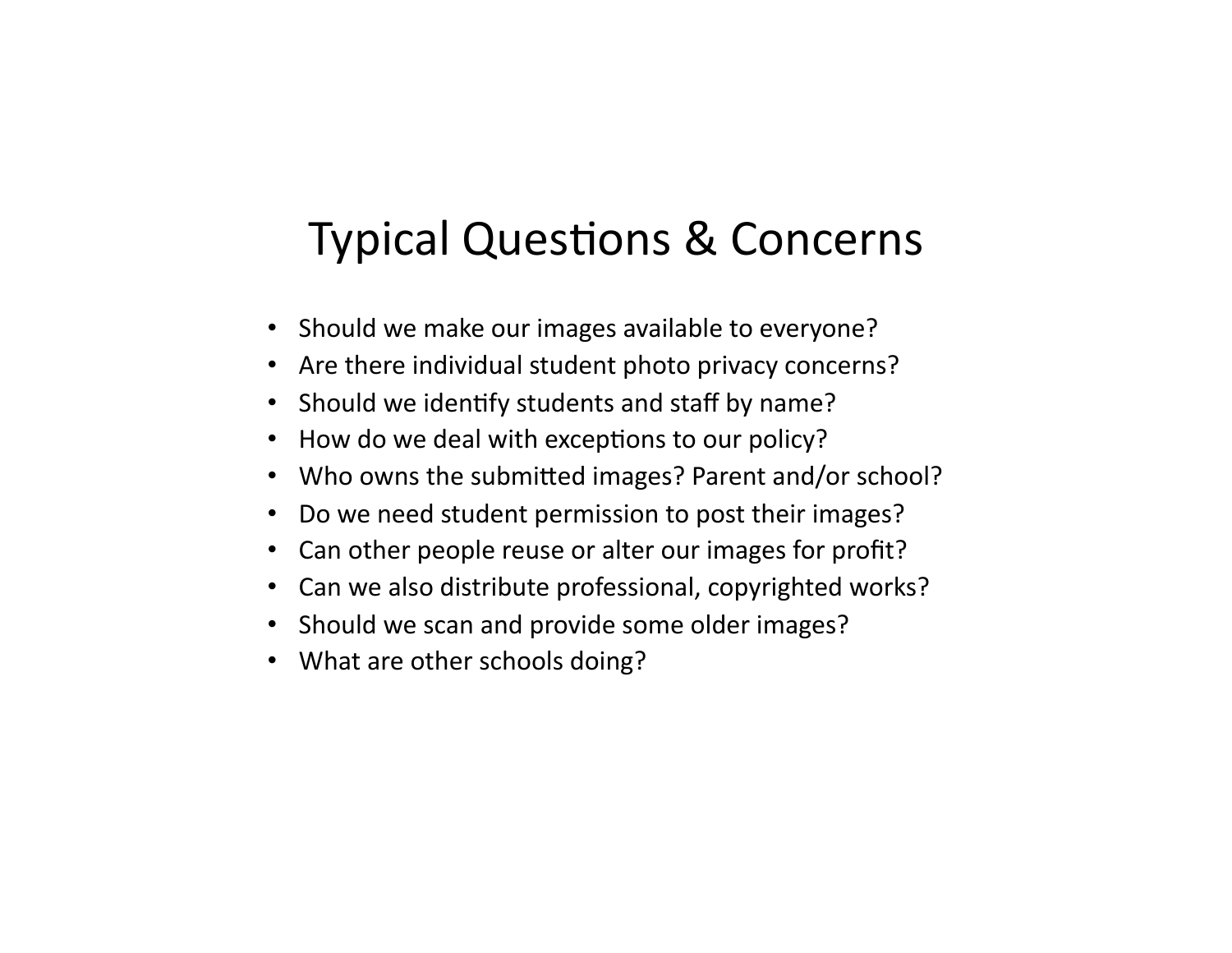#### Image Production Using Lightroom

- Photos are submitted through email, CD and web
- Only positive, high quality photos are used
- Each photo is edited for color, contrast, composition, etc.
- Each photo is tagged with descriptive text (for searching)
- Every photographer is credited within the photo
- Each photo location is noted within the photo
- Each photo file is stored in a standardized fashion ( $ipg$ )
- Each photo has a unique file name
- Each photo is also posted to Flickr.com
- The photo library is backed up regularly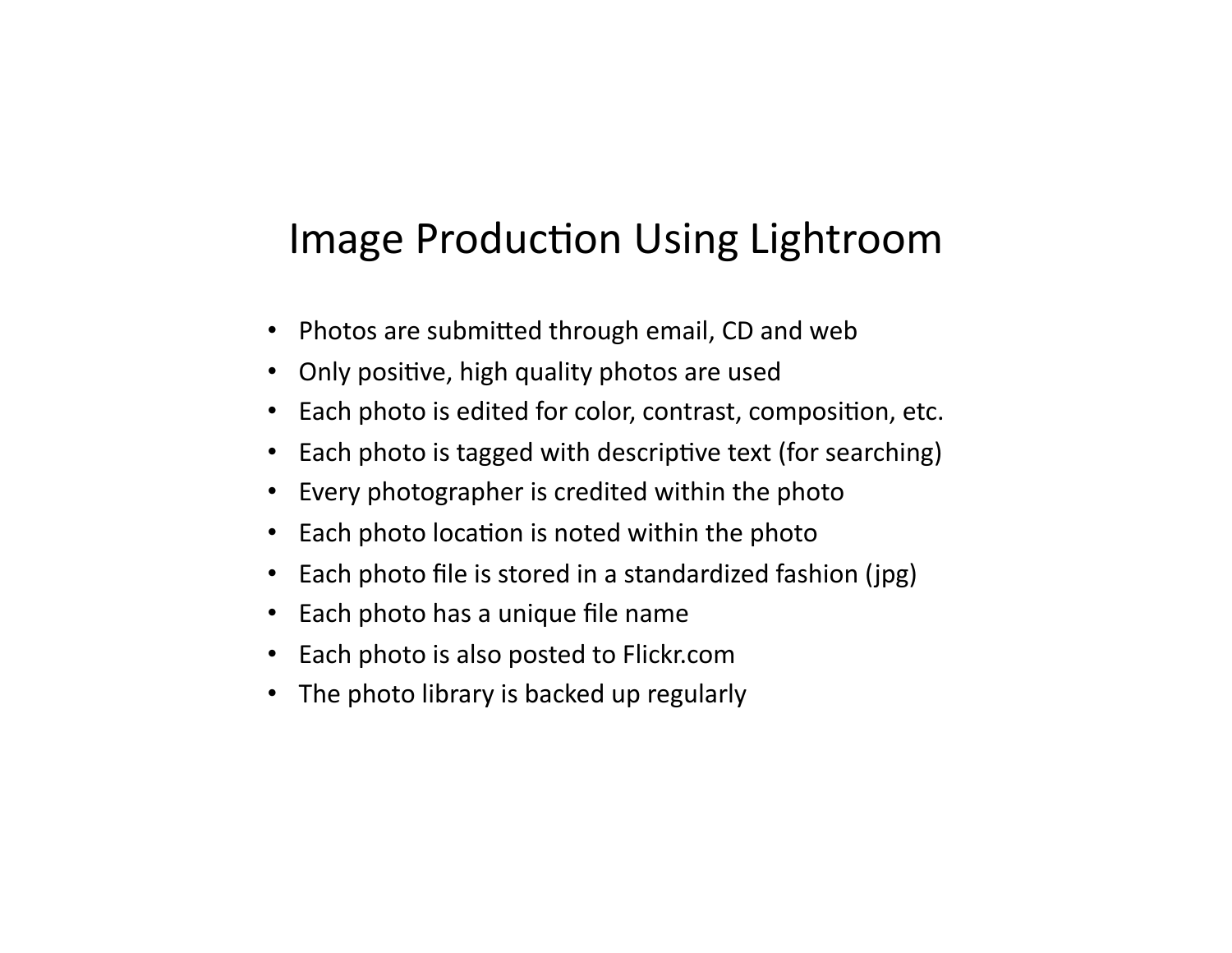#### Privacy, Sharing & Ownership

- Every photo is carefully edited to reflect a positive image of the school and its people
- All of our images are visible and available for public view
- All students and staff may be photographed while at school
- The school may use a photo of you for its own purposes
- Adults are tagged by name, HS students by first name only, MS students not at all
- Individual photos or tags can be removed by request
- Image ownership is shared and copyright protected Copyrighted 2010, All rights reserved John Doe, Menlo School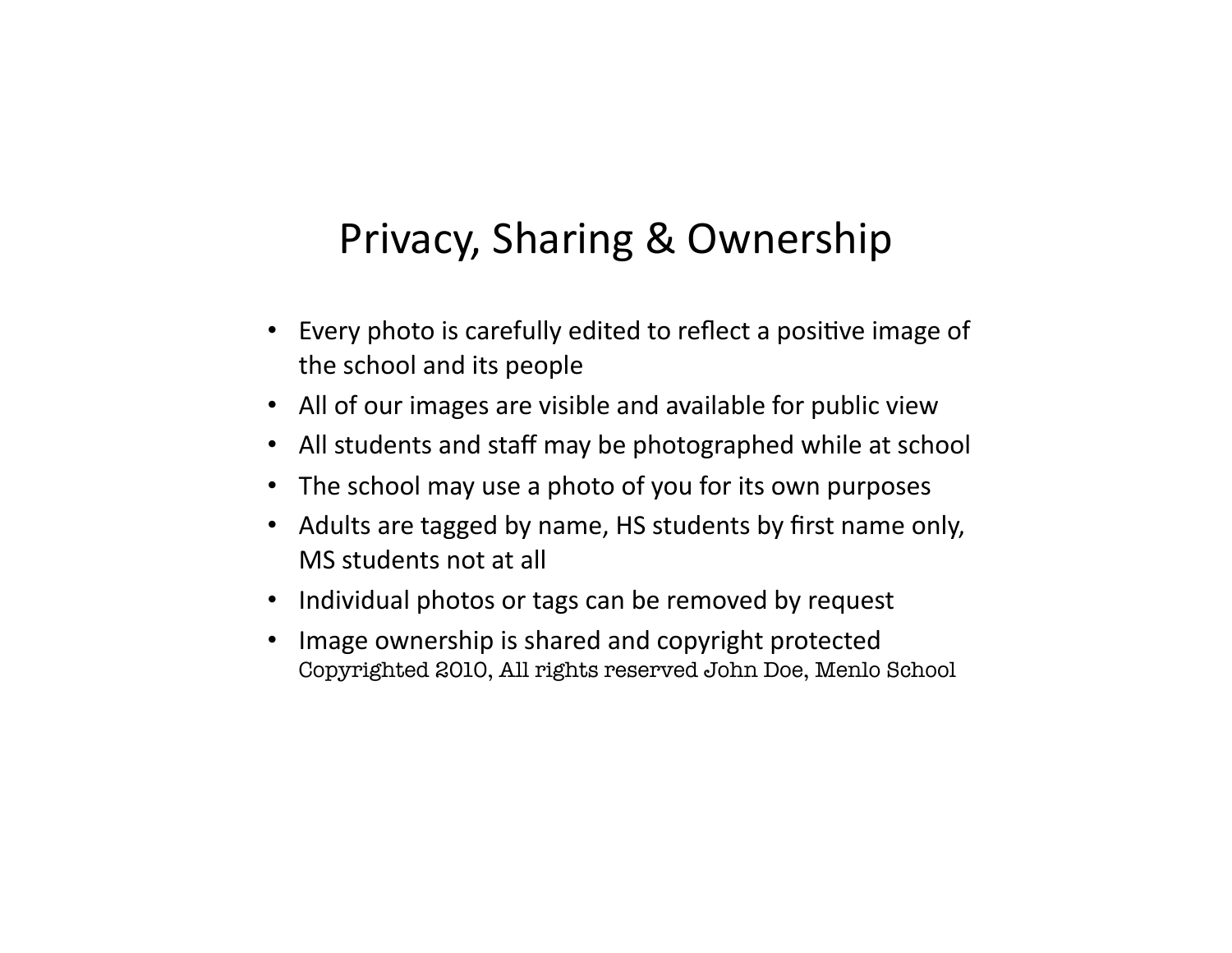# Archival & Backups of Files

- Images are edited with Adobe Lightroom on a laptop
- Laptop's Lightroom database is backed up weekly  $(1)$
- Every image has a unique file name: PZ20080509-0001.jpg
- Flickr data is backed up & provides unlimited disk space  $(2)$
- A copy of all image files is also kept on campus server  $(3)$
- Same file names are used on Flickr and the campus server
- Campus server directory structure: Menlo Photo Bank/YYYY/MM/EventName/InitialsYYYYMMDD-001.jpg Menlo Photo Bank/2008/05/Speaker Series/PZ20080509-001.jpg
- Flickr set & file structure:

Sets/YYYY-MM/EventName/InitialsYYYYMMDD-001.jpg Sets/2008-05/Speaker Series/PZ20080509-001.jpg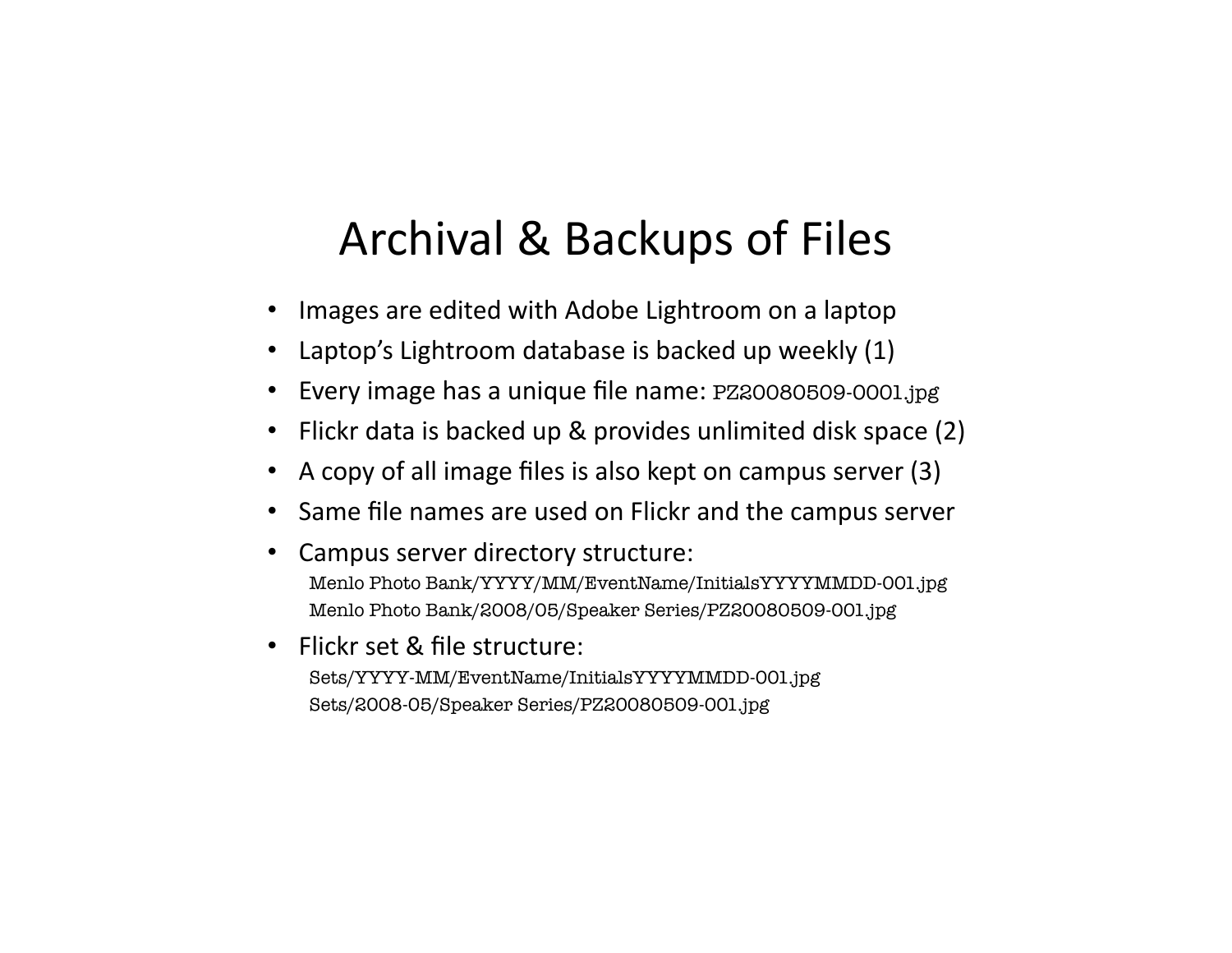#### Standard Tags (IPTC Core Data)

**Caption:** Long Description of Photograph, punctuated sentences. who, when, what, why, where (2000 char max) **Credit:** Photographer's First and Last Name (32 char max) **Copyright:** Pete Zivkov, Menlo School, all rights reserved (128 char max) **Create Date:** 03/16/2008 (16 char max) Location: Menlo School **City: Atherton Province/State: CA Country: USA**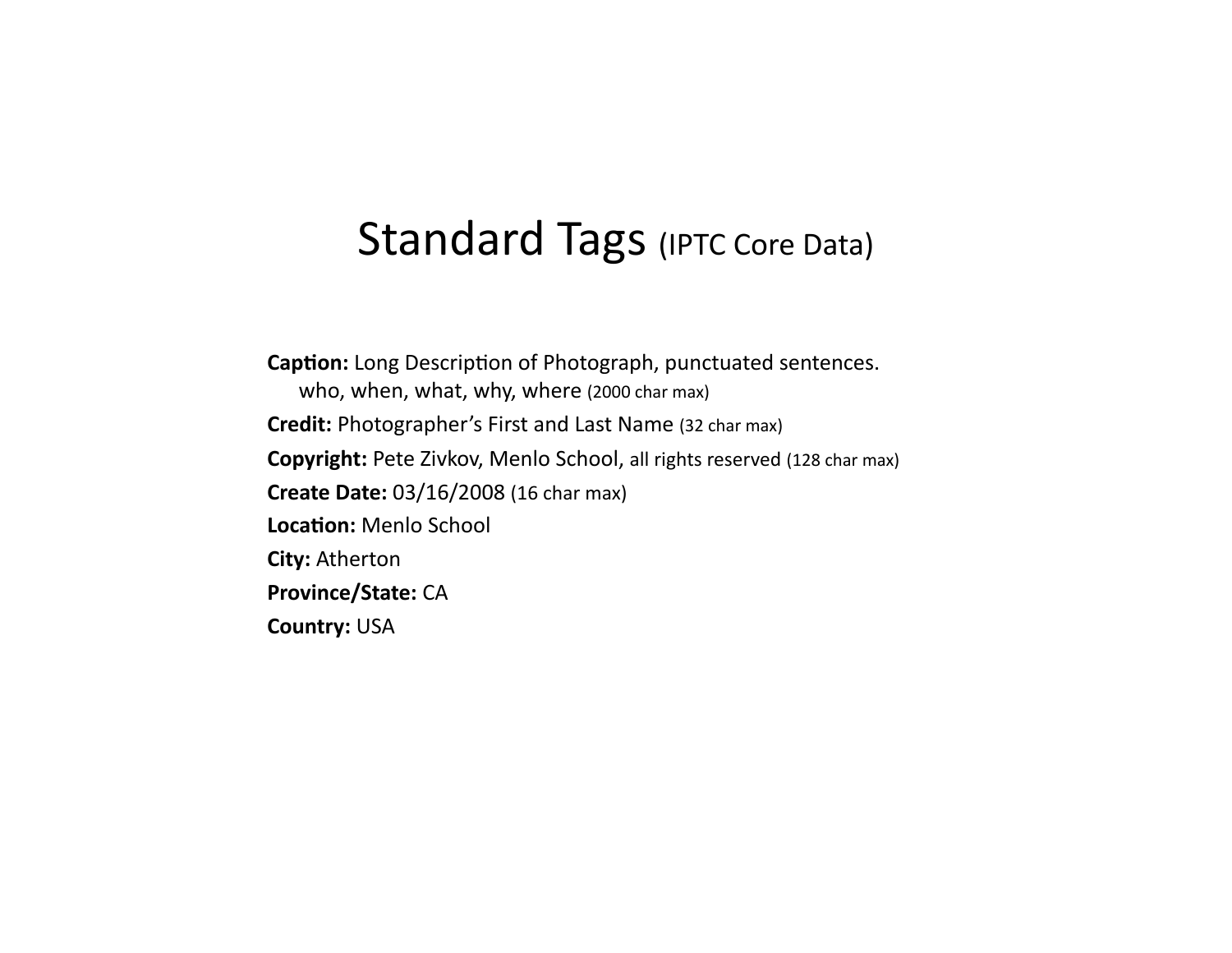### More Tags: Controlled Keywords

Photo by Jon Doe

Menlo School, Upper School, Middle School People, Individual, Small Group, Large Group, Formal Group Photo Boys, Girls, Man, Woman, Child, Infant, Students, Staff, Parents Academics, Science, Math, English, Language, History, Engineering, Journalism, Yearbook, Computer Science, Technology, etc Sports, Action, Football, Soccer, Volleyball, Tennis, Lacrosse, etc. Arts, Performance, Music, Visual Art, Jazz, Orchestra, Chorus, Drama, Dance, Photography, Movie Making, Event, Exam, Assembly, Speaker Series, Homecoming, Prom, First Day, etc Student Life, Advocacy, Clubs, Community Service, Student Government Landscape, Architecture, Campus, Classroom, Field, Quad, The Loop, etc Cafeteria, Health, Bookstore, Transportation, Parking, Security 2011, Summer, Fall, Winter, Spring Class of 2012, Class of 2013, Class of 20014, etc. Example of Student Work, Low Res Sample, Photo, B&W, Illustration, Bay Area Travel, California Travel, US Travel, International Travel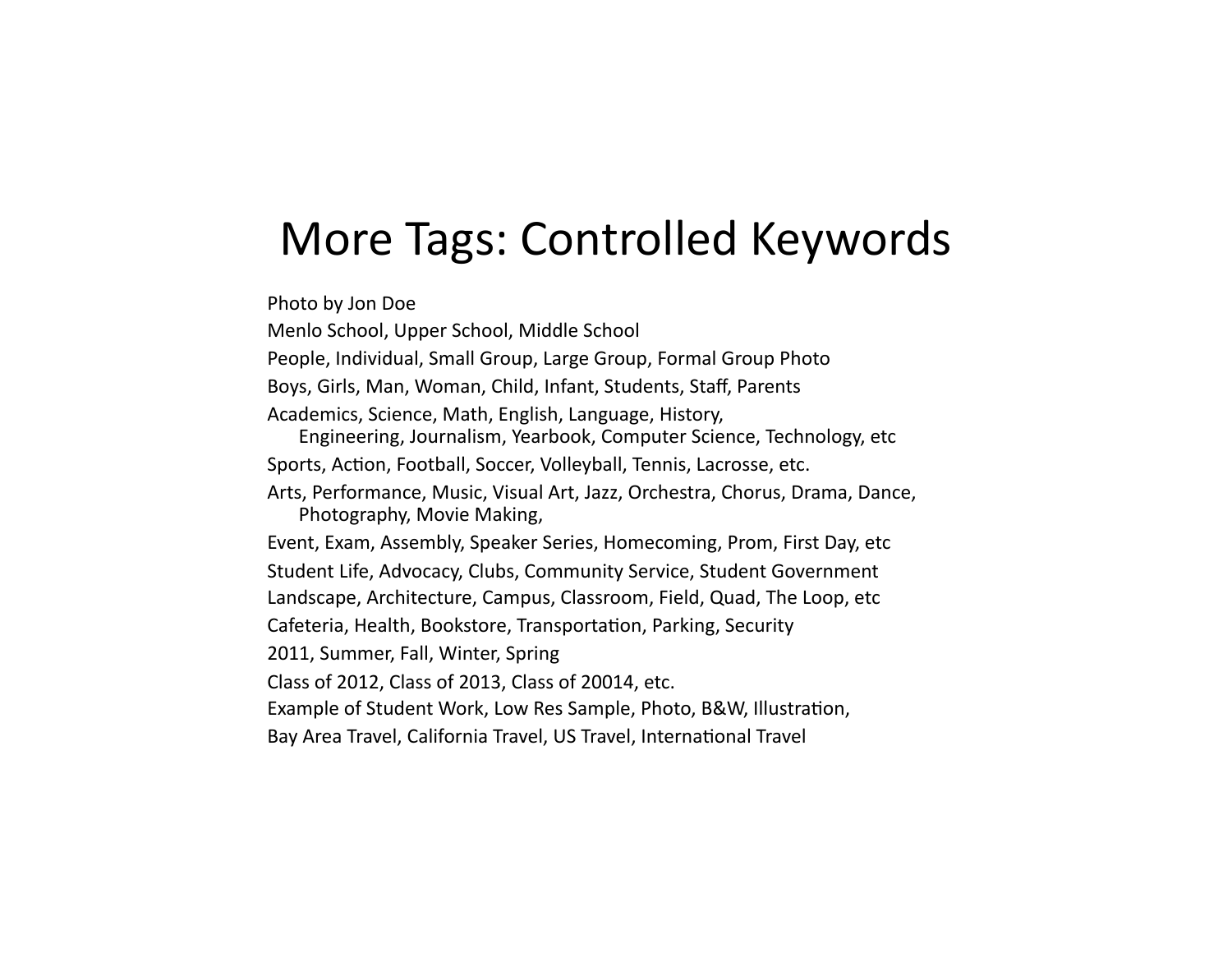### Example 1

- **Caption:** Jazz trombonist Wycliffe Gordon performs at Menlo School's Speaker Series on May 6, 2008.
- **Credit:** Pete Zivkov **Copyright:** c 2008 Pete Zivkov, Menlo School, all rights reserved **Create Date:** 05/07/2008 **Location:** Martin Family Hall, Menlo School **City:** Atherton

**Province/State:** CA **Country:** USA



**Controlled Keywords:** Menlo School, High School, People, Individual, Man, Arts, Performance, Music, Event, Speaker Series, Visitor

**Open Keywords:** Trombone, Jazz, Horn, Musician, Wycliffe Gordon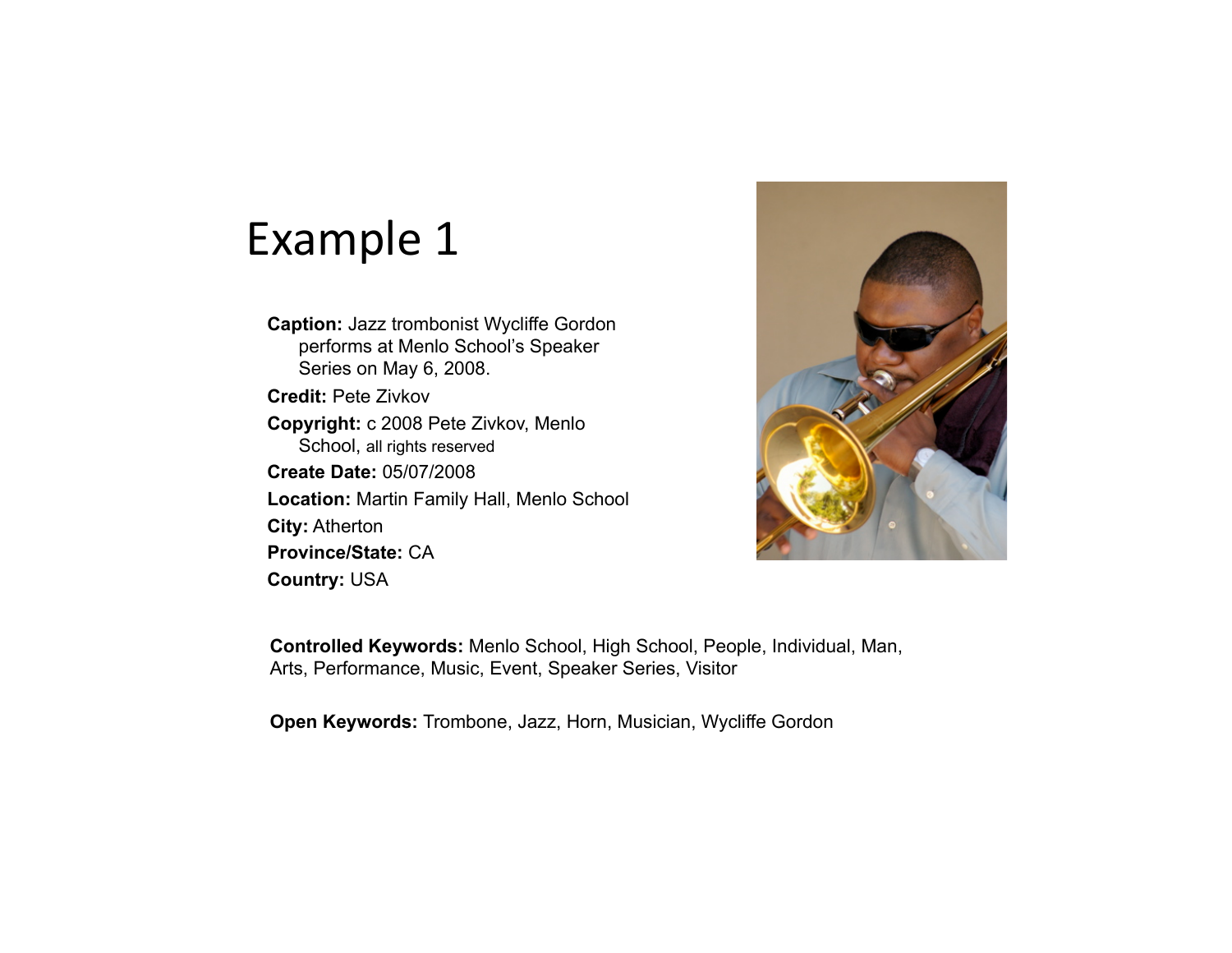## Example 2

- **Caption:** Menlo School freshmen prepare for a chemistry exam.
- **Credit:** David Silver **Copyright:** c 2008 David Silver,
- Menlo School, all rights reserved
- **Create Date:** 01/12/2008 **Location:** Menlo School **City:** Atherton **Province/State:** CA **Country:** USA



**Controlled Keywords:** Menlo School, Upper School, Small Group, Students, Academics, Science, Chemistry, Class of 2013, Classroom, People, Boys, Girls

**Open Keywords:** Study, Exam Prep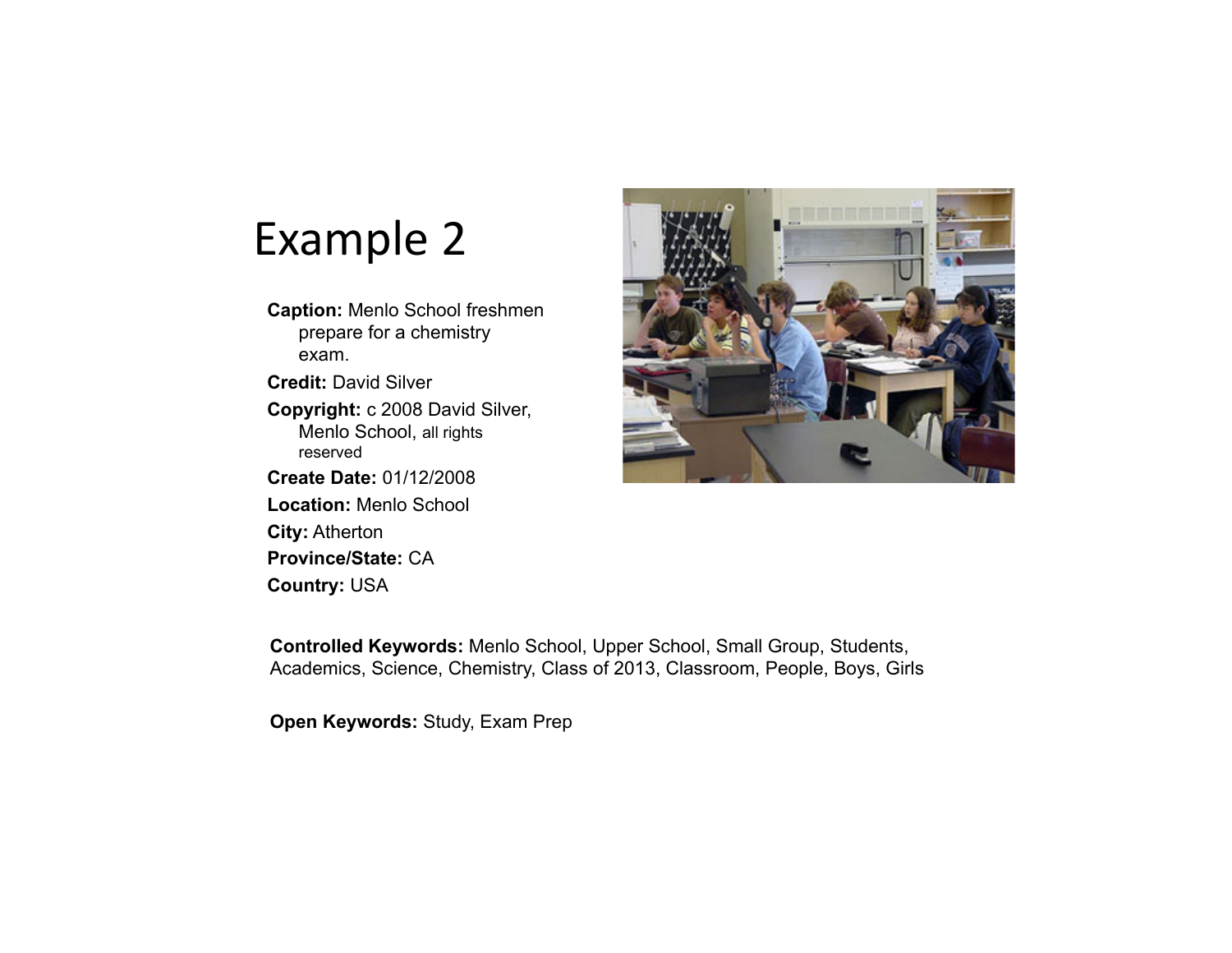# Example 3

**Caption:** Students arriving for another school day at Menlo School's campus in Atherton. **Credit:** Riley Siebel **Copyright:** c 2006 Riley Siebel, Menlo School, all rights reserved

**Create Date:** 03/25/2006 **Location:** Menlo School **City:** Atherton **Province/State:** CA **Country:** USA



**Controlled Keywords:** Menlo School, Upper School, Middle School, Students, Landscape, Architecture, Transportation

**Open Keywords:** Cars, The Loop, Stent, Commuting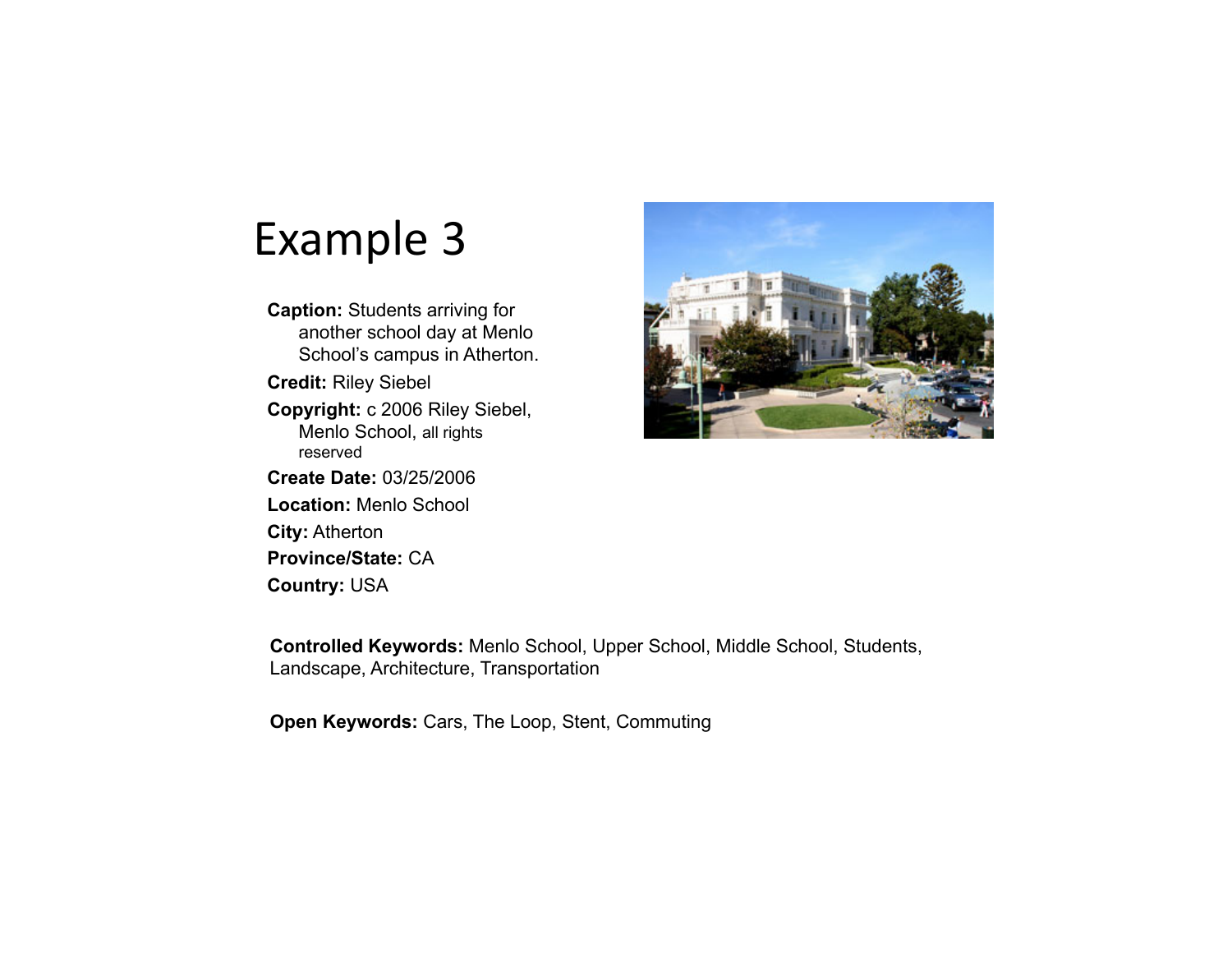Menlo Photos - New Way...